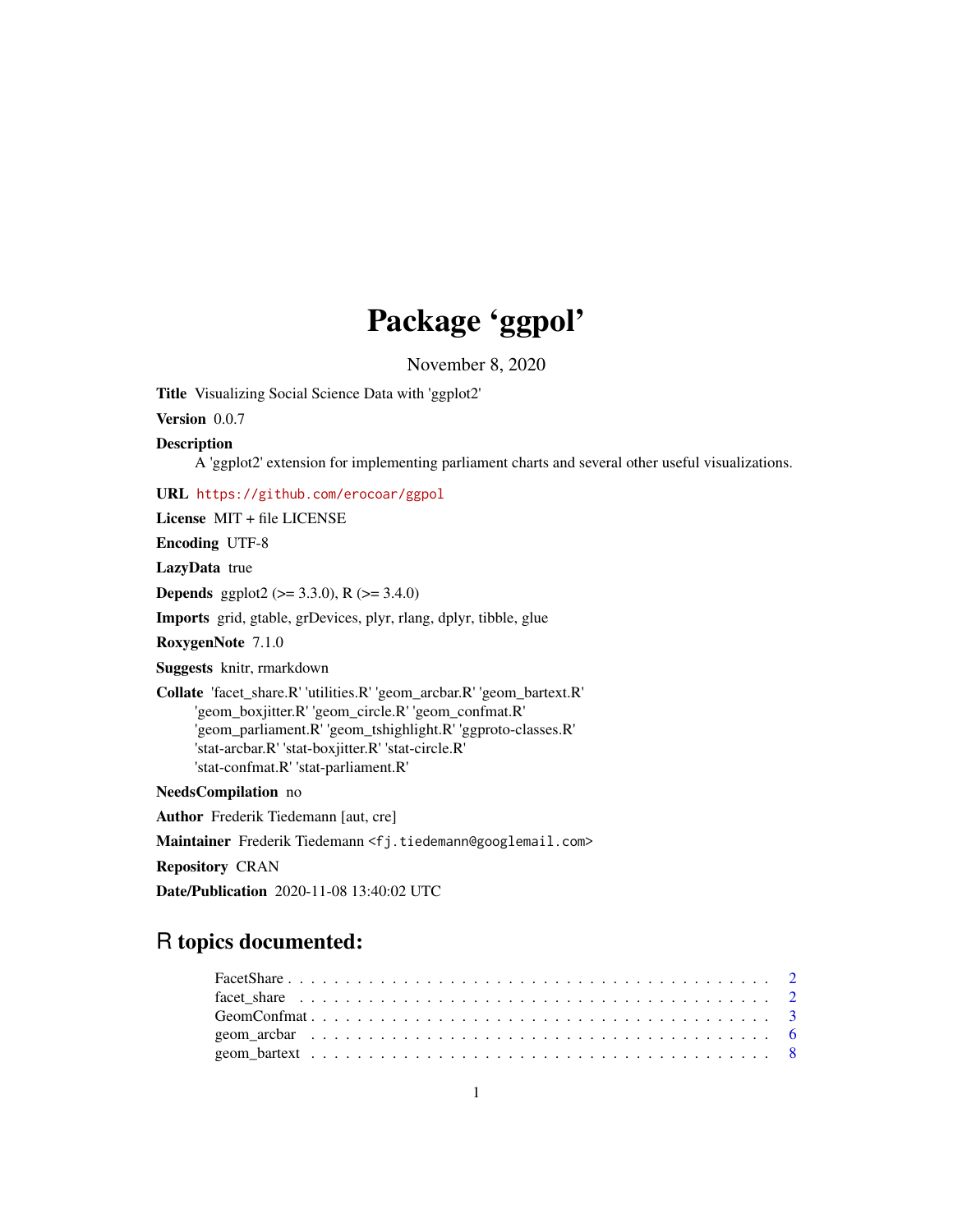<span id="page-1-0"></span>

| Index |  |  |  |  |  |  |  |  |  |  |  |  |  |  |
|-------|--|--|--|--|--|--|--|--|--|--|--|--|--|--|
|       |  |  |  |  |  |  |  |  |  |  |  |  |  |  |
|       |  |  |  |  |  |  |  |  |  |  |  |  |  |  |
|       |  |  |  |  |  |  |  |  |  |  |  |  |  |  |
|       |  |  |  |  |  |  |  |  |  |  |  |  |  |  |

FacetShare *ggplot extensions*

#### Description

ggplot extensions

A shared axis for two panels

#### Description

'facet\_share' uses [facet\_wrap()] to build two panels with a shared axis.

#### Usage

```
facet_share(
  facets,
  scales = "fixed",
 reverse_num = FALSE,
  shrink = TRUE,labeller = "label_value",
  as.table = TRUE,switch = NULL,
 drop = TRUE,dir = "h",strip.position = "top"
\mathcal{L}
```

| facets | A set of variables or expressions quoted by vars () and defining faceting groups<br>on the rows or columns dimension. The variables can be named (the names are<br>passed to labeller). |
|--------|-----------------------------------------------------------------------------------------------------------------------------------------------------------------------------------------|
|        | For compatibility with the classic interface, can also be a formula or char-<br>acter vector. Use either a one sided formula, $\sim a + b$ , or a character vector,<br>c("a", "b").     |
| scales | Should scales be fixed ("fixed", the default), free ("free"), or free in one<br>dimension ("free_x", "free_y")?                                                                         |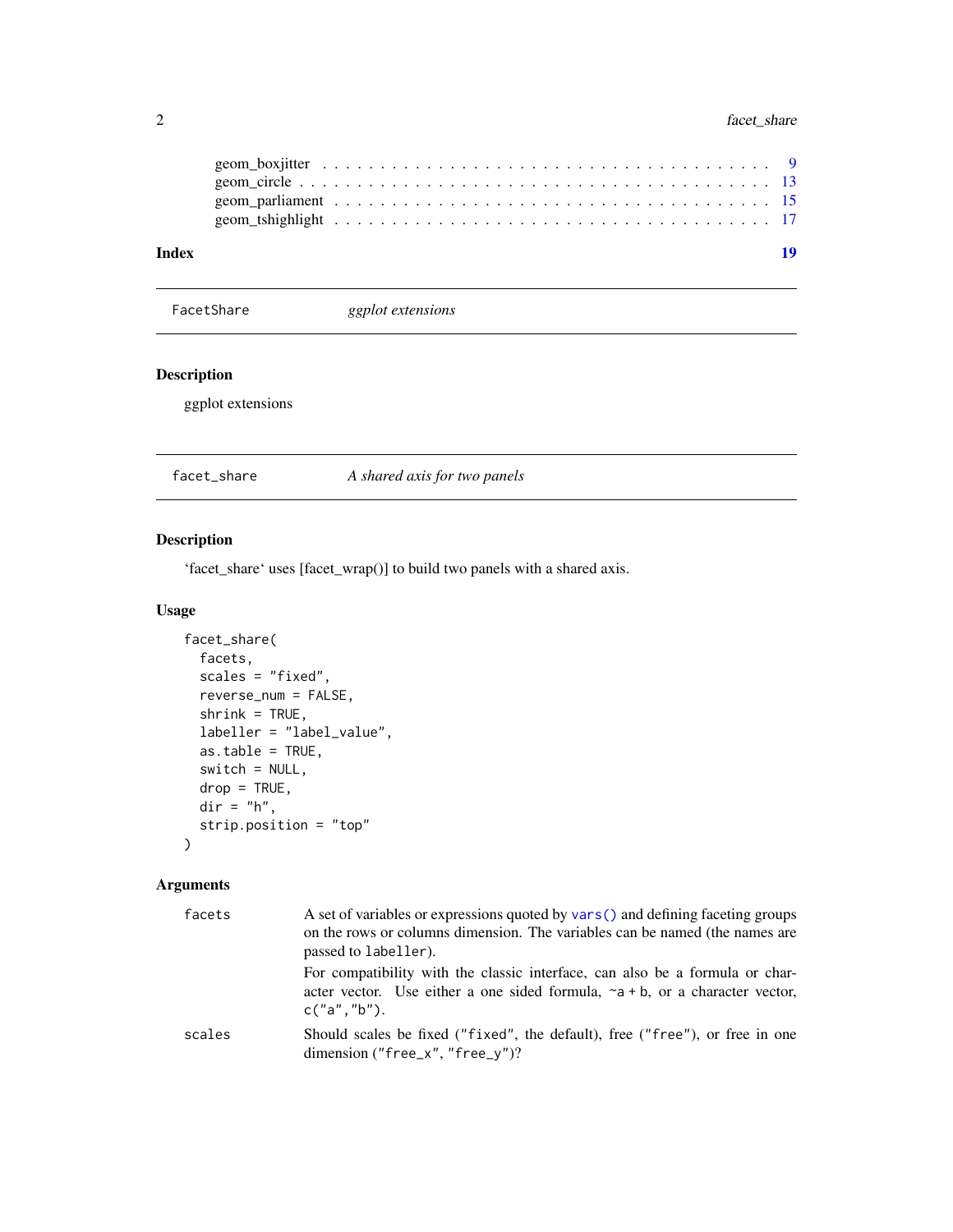<span id="page-2-0"></span>

| reverse_num    | Used when passing on flipped data (times -1) for the second (right/bottom)<br>panel. If 'TRUE', this will multiply the axis labels for that panel by -1.                                                                                                                                                                                                                                                                                                                                                                                                                                                                           |
|----------------|------------------------------------------------------------------------------------------------------------------------------------------------------------------------------------------------------------------------------------------------------------------------------------------------------------------------------------------------------------------------------------------------------------------------------------------------------------------------------------------------------------------------------------------------------------------------------------------------------------------------------------|
| shrink         | If TRUE, will shrink scales to fit output of statistics, not raw data. If FALSE, will<br>be range of raw data before statistical summary.                                                                                                                                                                                                                                                                                                                                                                                                                                                                                          |
| labeller       | A function that takes one data frame of labels and returns a list or data frame<br>of character vectors. Each input column corresponds to one factor. Thus there<br>will be more than one with vars(cyl, am). Each output column gets displayed<br>as one separate line in the strip label. This function should inherit from the<br>"labeller" S3 class for compatibility with labeller(). You can use different<br>labeling functions for different kind of labels, for example use label_parsed()<br>for formatting facet labels. label_value() is used by default, check it for more<br>details and pointers to other options. |
| as.table       | If TRUE, the default, the facets are laid out like a table with highest values at the<br>bottom-right. If FALSE, the facets are laid out like a plot with the highest value<br>at the top-right.                                                                                                                                                                                                                                                                                                                                                                                                                                   |
| switch         | By default, the labels are displayed on the top and right of the plot. If "x", the<br>top labels will be displayed to the bottom. If "y", the right-hand side labels will<br>be displayed to the left. Can also be set to "both".                                                                                                                                                                                                                                                                                                                                                                                                  |
| drop           | If TRUE, the default, all factor levels not used in the data will automatically be<br>dropped. If FALSE, all factor levels will be shown, regardless of whether or not<br>they appear in the data.                                                                                                                                                                                                                                                                                                                                                                                                                                 |
| dir            | Direction: either " $h$ " for horizontal, the default, or " $v$ ", for vertical.                                                                                                                                                                                                                                                                                                                                                                                                                                                                                                                                                   |
| strip.position | By default, the labels are displayed on the top of the plot. Using strip.position<br>it is possible to place the labels on either of the four sides by setting strip. position<br>$=c("top", "bottom", "left", "right")$                                                                                                                                                                                                                                                                                                                                                                                                           |
|                |                                                                                                                                                                                                                                                                                                                                                                                                                                                                                                                                                                                                                                    |

GeomConfmat *Confusion Matrix*

### Description

Plot a confusion matrix.

```
geom_confmat(
 mapping = NULL,
 data = NULL,
 stat = "confmat",
 position = "identity",
 width = NULL,
 height = NULL,
 annotate = TRUE,
 text.perc = FALSE,
  text.digits = 3,
```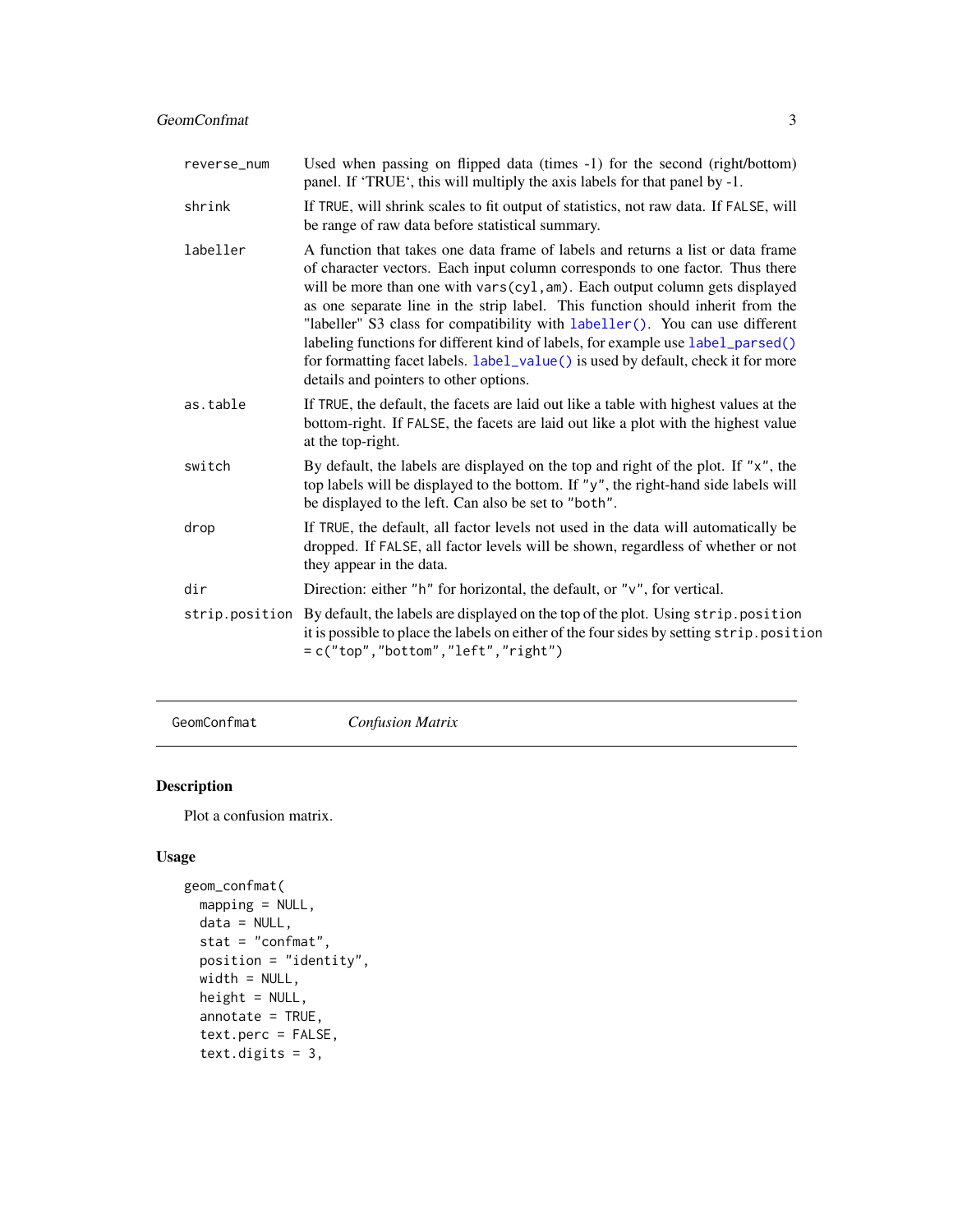```
text.alpha = NULL,
  text.angle = NULL,
  text.colour = NULL,
  text.family = NULL,
  text.fontface = NULL,
  text.group = NULL,
  text.hjust = NULL,
  text.lineheight = NULL,
  text.size = NULL,
  text.vjust = NULL,
  ...,
  na.rm = FALSE,show.legend = NA,
  inherit.aes = TRUE
)
stat_confmat(
 mapping = NULL,
 data = NULL,geom = "tile",
 position = "identity",
  show.legend = NA,
  inherit.aes = TRUE,
 na.rm = FALSE,
 normalize = FALSE,
  ...
\mathcal{L}
```

| mapping  | Set of aesthetic mappings created by aes () or aes (). If specified and inherit. aes<br>= TRUE (the default), it is combined with the default mapping at the top level of<br>the plot. You must supply mapping if there is no plot mapping. |
|----------|---------------------------------------------------------------------------------------------------------------------------------------------------------------------------------------------------------------------------------------------|
| data     | The data to be displayed in this layer. There are three options:                                                                                                                                                                            |
|          | If NULL, the default, the data is inherited from the plot data as specified in the<br>call to $ggplot()$ .                                                                                                                                  |
|          | A data. frame, or other object, will override the plot data. All objects will be<br>fortified to produce a data frame. See fortify() for which variables will be<br>created.                                                                |
|          | A function will be called with a single argument, the plot data. The return<br>value must be a data. frame, and will be used as the layer data. A function<br>can be created from a formula (e.g. $\sim$ head(.x, 10)).                     |
| stat     | The statistical transformation to use on the data for this layer, as a string.                                                                                                                                                              |
| position | Position adjustment, either as a string, or the result of a call to a position adjust-<br>ment function.                                                                                                                                    |
| width    | The tile height.                                                                                                                                                                                                                            |
| height   | The tile width.                                                                                                                                                                                                                             |

<span id="page-3-0"></span>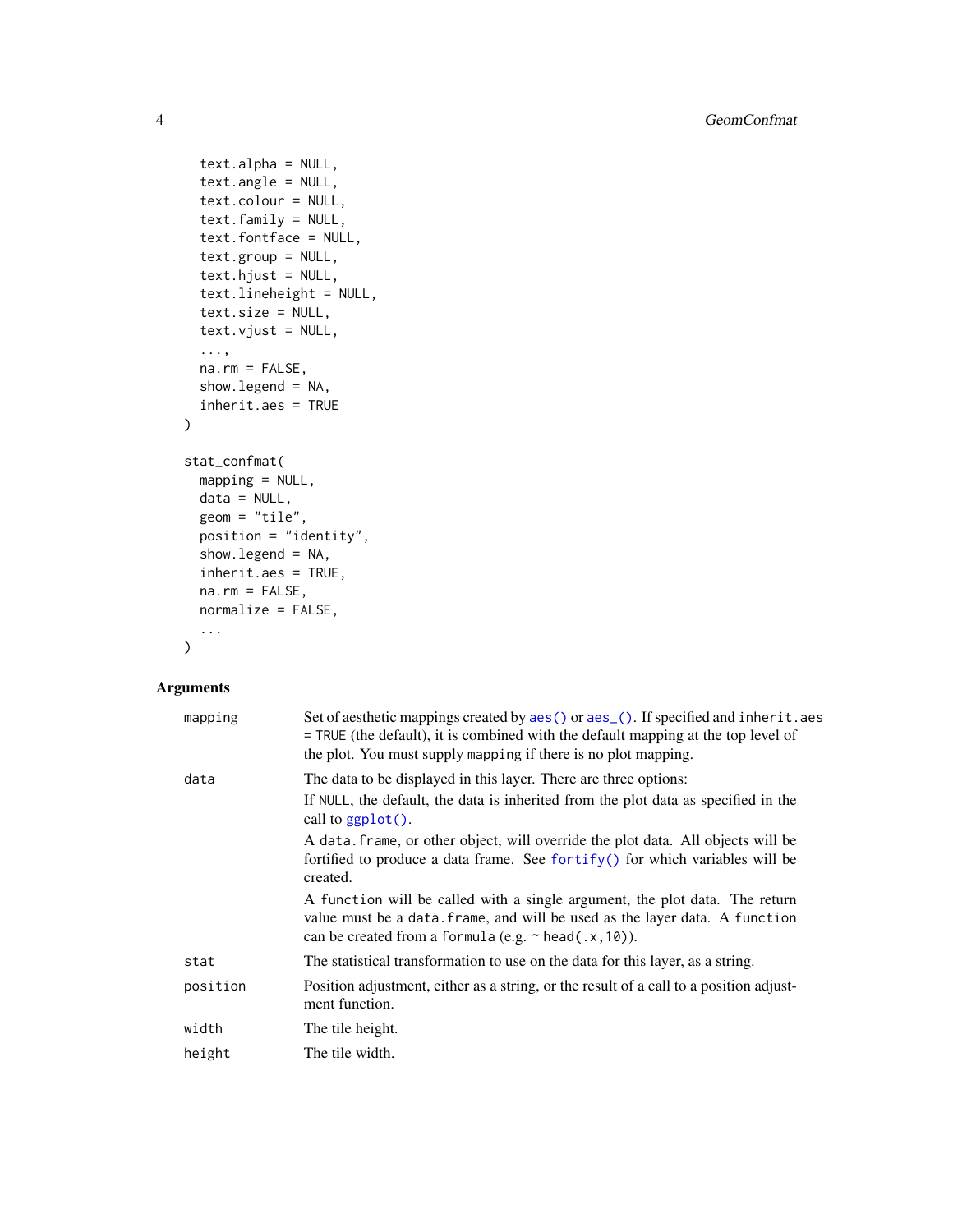<span id="page-4-0"></span>

| annotate        | Boolean indicator for whether to include values as text in each tile.                                                                                                                                                                                  |
|-----------------|--------------------------------------------------------------------------------------------------------------------------------------------------------------------------------------------------------------------------------------------------------|
| text.perc       | Boolean indicator for whether to add '%' to the end of each value.                                                                                                                                                                                     |
| text.digits     | Numeric vector equal to length one, indicating the number of digits to display.<br>'round(x, text.digits)'.                                                                                                                                            |
| text.alpha      | Alpha value for the text grobs.                                                                                                                                                                                                                        |
| text.angle      | Angle value for the text grobs.                                                                                                                                                                                                                        |
| text.colour     | Colour of the text grobs.                                                                                                                                                                                                                              |
| text.family     | Font family of the text grobs.                                                                                                                                                                                                                         |
| text.fontface   | Font face of the text grobs.                                                                                                                                                                                                                           |
| text.group      | Groups of the text grobs.                                                                                                                                                                                                                              |
| text.hjust      | Hjust of the text grobs.                                                                                                                                                                                                                               |
| text.lineheight |                                                                                                                                                                                                                                                        |
|                 | Lineheight of the text grobs.                                                                                                                                                                                                                          |
| text.size       | Size of the text grobs.                                                                                                                                                                                                                                |
| text.vjust      | Vjust of the text grobs.                                                                                                                                                                                                                               |
|                 | Other arguments passed on to layer (). These are often aesthetics, used to set<br>an aesthetic to a fixed value, like colour = "red" or size = 3. They may also<br>be parameters to the paired geom/stat.                                              |
| na.rm           | If FALSE, the default, missing values are removed with a warning. If TRUE,<br>missing values are silently removed.                                                                                                                                     |
| show.legend     | logical. Should this layer be included in the legends? NA, the default, includes if<br>any aesthetics are mapped. FALSE never includes, and TRUE always includes. It<br>can also be a named logical vector to finely select the aesthetics to display. |
| inherit.aes     | If FALSE, overrides the default aesthetics, rather than combining with them.<br>This is most useful for helper functions that define both data and aesthetics and<br>shouldn't inherit behaviour from the default plot specification, e.g. borders().  |
| geom            | The geometric object to use display the data                                                                                                                                                                                                           |
| normalize       | Boolean indicator for whether to scale the frequency values.                                                                                                                                                                                           |

## Examples

```
x <- sample(LETTERS[seq(4)], 50, replace = TRUE)
y <- sample(LETTERS[seq(4)], 50, replace = TRUE)
ggplot() +
 geom_confmat(aes(x = x, y = y), normalize = TRUE, text.perc = TRUE)
```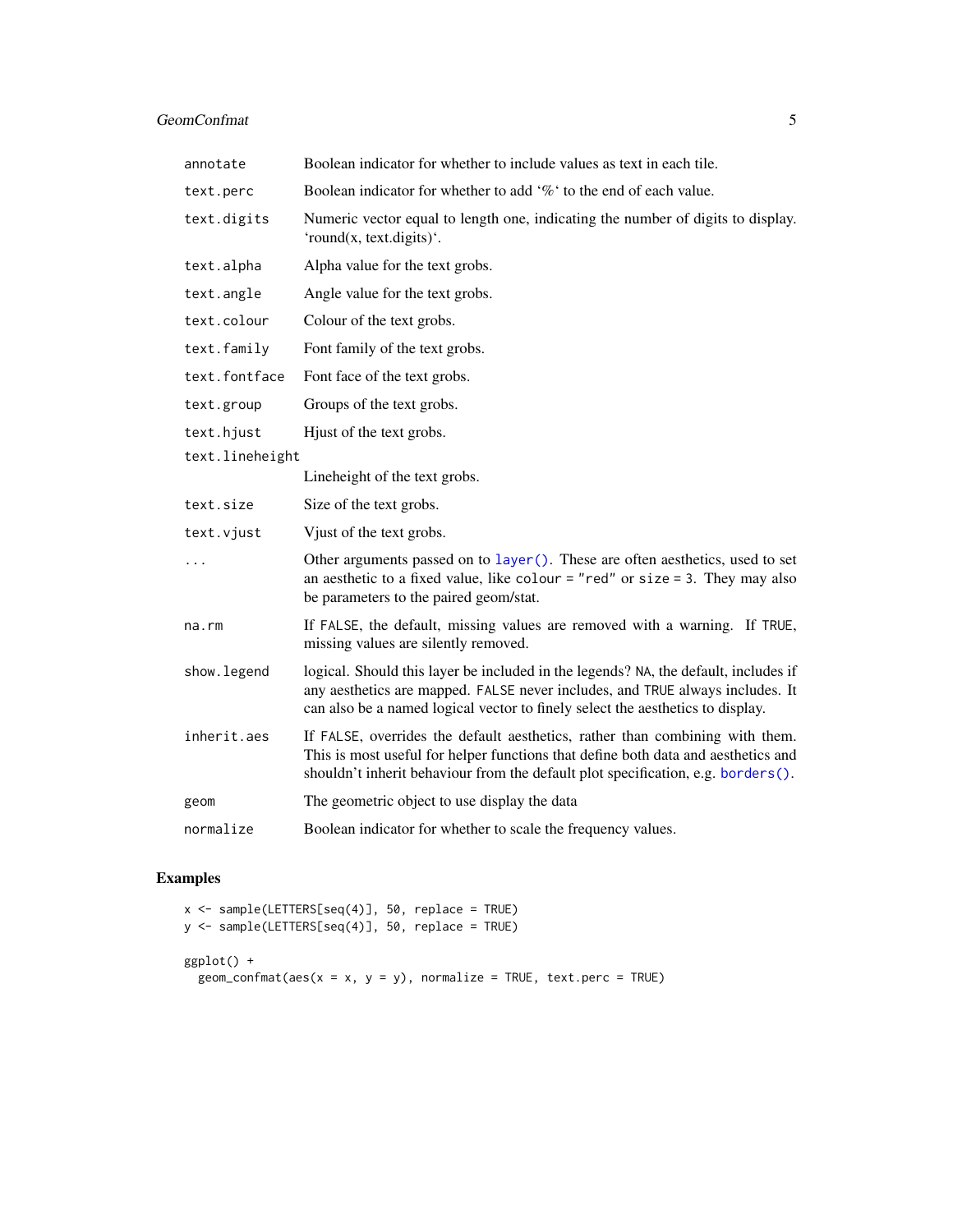<span id="page-5-0"></span>

#### Description

An arc bar diagram that allows for spacing between the individual arc components and spans 180 degrees.

#### Usage

```
geom_arcbar(
 mapping = NULL,
 data = NULL,
  stat = "arcbar",
 position = "identity",
 n = 360,sep = 0.05,na.rm = FALSE,
  show.legend = NA,
  inherit.aes = TRUE,
  ...
\mathcal{L}stat_arcbar(
 mapping = NULL,
 data = NULL,geom = "arcbar",
 position = "identity",
 n = 360,sep = 0.05,
 na.rm = FALSE,show.legend = NA,
  inherit.aes = TRUE,
  ...
\mathcal{L}
```

| mapping | Set of aesthetic mappings created by aes () or aes (). If specified and inherit. aes<br>$=$ TRUE (the default), it is combined with the default mapping at the top level of<br>the plot. You must supply mapping if there is no plot mapping. |
|---------|-----------------------------------------------------------------------------------------------------------------------------------------------------------------------------------------------------------------------------------------------|
| data    | The data to be displayed in this layer. There are three options:<br>If NULL, the default, the data is inherited from the plot data as specified in the<br>call to $ggplot()$ .                                                                |
|         | A data frame, or other object, will override the plot data. All objects will be<br>fortified to produce a data frame. See fortify() for which variables will be<br>created.                                                                   |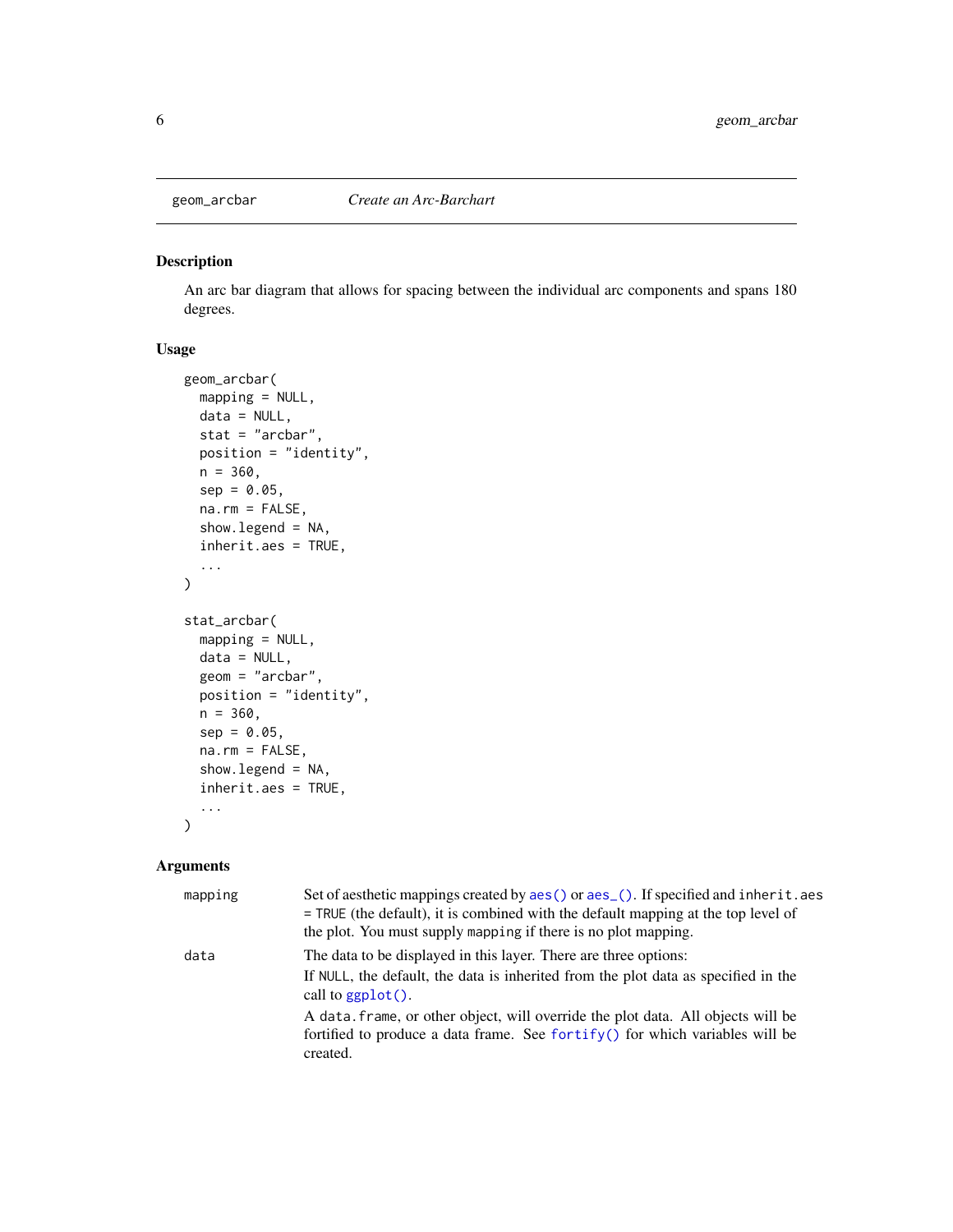<span id="page-6-0"></span>

|             | A function will be called with a single argument, the plot data. The return<br>value must be a data. frame, and will be used as the layer data. A function<br>can be created from a formula (e.g. $\sim$ head(.x, 10)).                                |
|-------------|--------------------------------------------------------------------------------------------------------------------------------------------------------------------------------------------------------------------------------------------------------|
| stat        | The statistical transformation to use on the data for this layer, as a string.                                                                                                                                                                         |
| position    | Position adjustment, either as a string, or the result of a call to a position adjust-<br>ment function.                                                                                                                                               |
| n           | The number of                                                                                                                                                                                                                                          |
| sep         | Separation between the different shares, as a total proportion of pi.                                                                                                                                                                                  |
| na.rm       | If FALSE, the default, missing values are removed with a warning. If TRUE,<br>missing values are silently removed.                                                                                                                                     |
| show.legend | logical. Should this layer be included in the legends? NA, the default, includes if<br>any aesthetics are mapped. FALSE never includes, and TRUE always includes. It<br>can also be a named logical vector to finely select the aesthetics to display. |
| inherit.aes | If FALSE, overrides the default aesthetics, rather than combining with them.<br>This is most useful for helper functions that define both data and aesthetics and<br>shouldn't inherit behaviour from the default plot specification, e.g. borders().  |
| .           | Other arguments passed on to layer (). These are often aesthetics, used to set<br>an aesthetic to a fixed value, like colour = "red" or size = 3. They may also<br>be parameters to the paired geom/stat.                                              |
| geom        | The geometric object to use display the data                                                                                                                                                                                                           |
|             |                                                                                                                                                                                                                                                        |

#### Aesthetics

geom\_arcbar understands the following aesthetics (required aesthetics are in bold):

- \*\*shares\*\* - \*\*r0\*\* - inner radius - \*\*r1\*\* - outer radius - color - fill - linetype - alpha

#### Examples

```
bt <- data.frame(
  parties = factor(c("CDU", "CSU", "AfD", "FDP", "SPD",
                     "Linke", "Gruene", "Fraktionslos"),
                   levels = c("CDU", "CSU", "AfD", "FDP", "SPD",
                              "Linke", "Gruene", "Fraktionslos")),
  seats = c(200, 46, 92, 80, 153, 69, 67, 2),
  colors = c("black", "blue", "lightblue", "yellow", "red",
              "purple", "green", "grey"),
  stringsAsFactors = FALSE)
ggplot(bt) +
  geom_arcbar(aes(shares = seats, r0 = 5, r1 = 10, fill = parties)) +
  scale_fill_manual(values = bt$colors) +
  coord_fixed() +
  theme_void()
```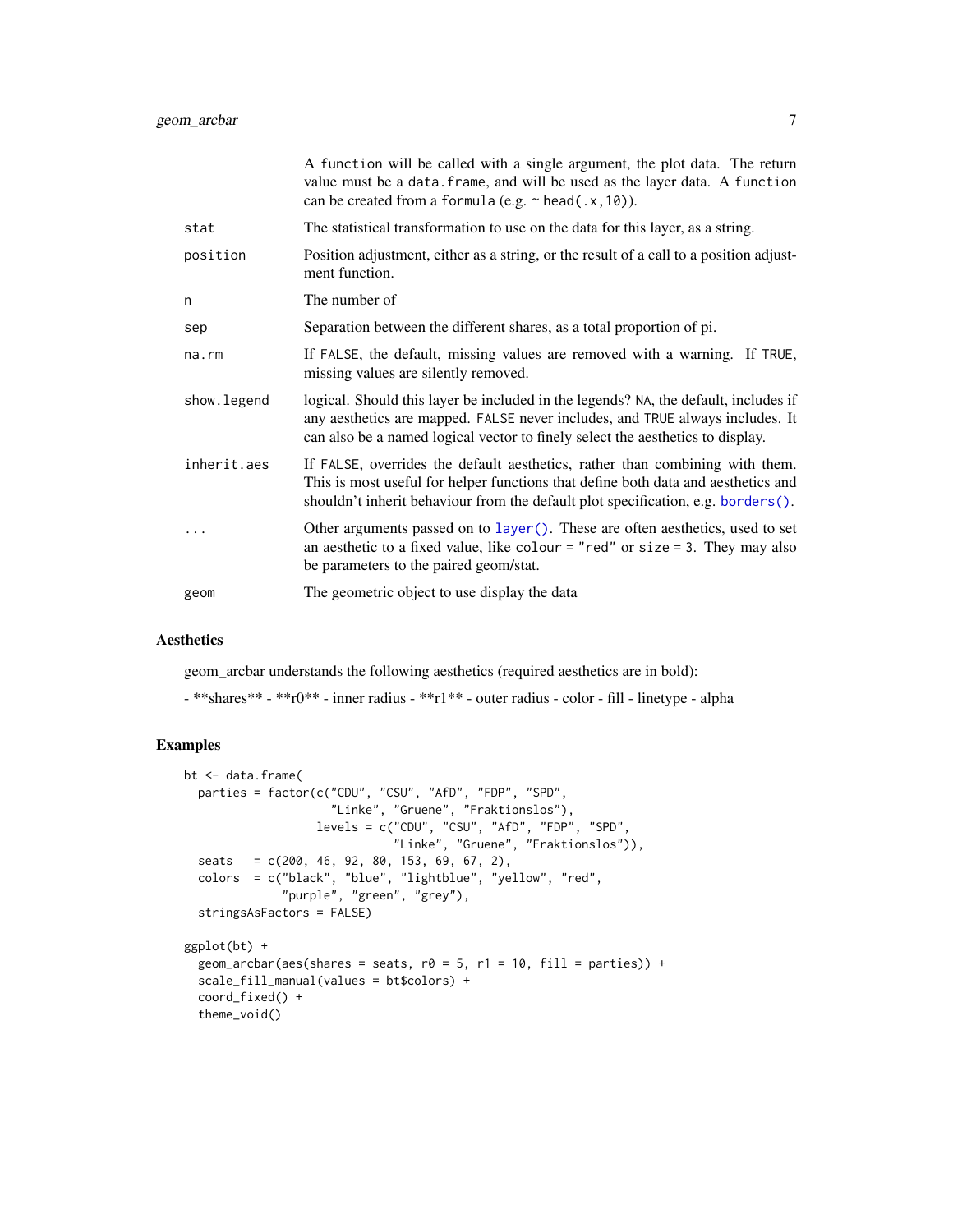<span id="page-7-0"></span>

#### Description

Repelling text for GeomBar.

#### Usage

```
geom_bartext(
  mapping = NULL,
  data = NULL,stat = "identity",
  position = "identity",
  parse = FALSE,
  nudge_x = 0,
  nudge_y = 0,
  spacing = 0.003,
  \operatorname{\mathsf{dir}} = "v",check_overlap = FALSE,
  na.rm = FALSE,
  show.legend = NA,
  inherit.aes = TRUE,
  ...
)
```

| mapping  | Set of aesthetic mappings created by aes() or aes_(). If specified and inherit.aes<br>= TRUE (the default), it is combined with the default mapping at the top level of<br>the plot. You must supply mapping if there is no plot mapping. |
|----------|-------------------------------------------------------------------------------------------------------------------------------------------------------------------------------------------------------------------------------------------|
| data     | The data to be displayed in this layer. There are three options:                                                                                                                                                                          |
|          | If NULL, the default, the data is inherited from the plot data as specified in the<br>call to $ggplot()$ .                                                                                                                                |
|          | A data frame, or other object, will override the plot data. All objects will be<br>fortified to produce a data frame. See for $\text{trify}()$ for which variables will be<br>created.                                                    |
|          | A function will be called with a single argument, the plot data. The return<br>value must be a data. frame, and will be used as the layer data. A function<br>can be created from a formula (e.g. $\sim$ head(.x, 10)).                   |
| stat     | The statistical transformation to use on the data for this layer, as a string.                                                                                                                                                            |
| position | Position adjustment, either as a string, or the result of a call to a position adjust-<br>ment function.                                                                                                                                  |
| parse    | If TRUE, the labels will be parsed into expressions and displayed as described in<br>?plotmath.                                                                                                                                           |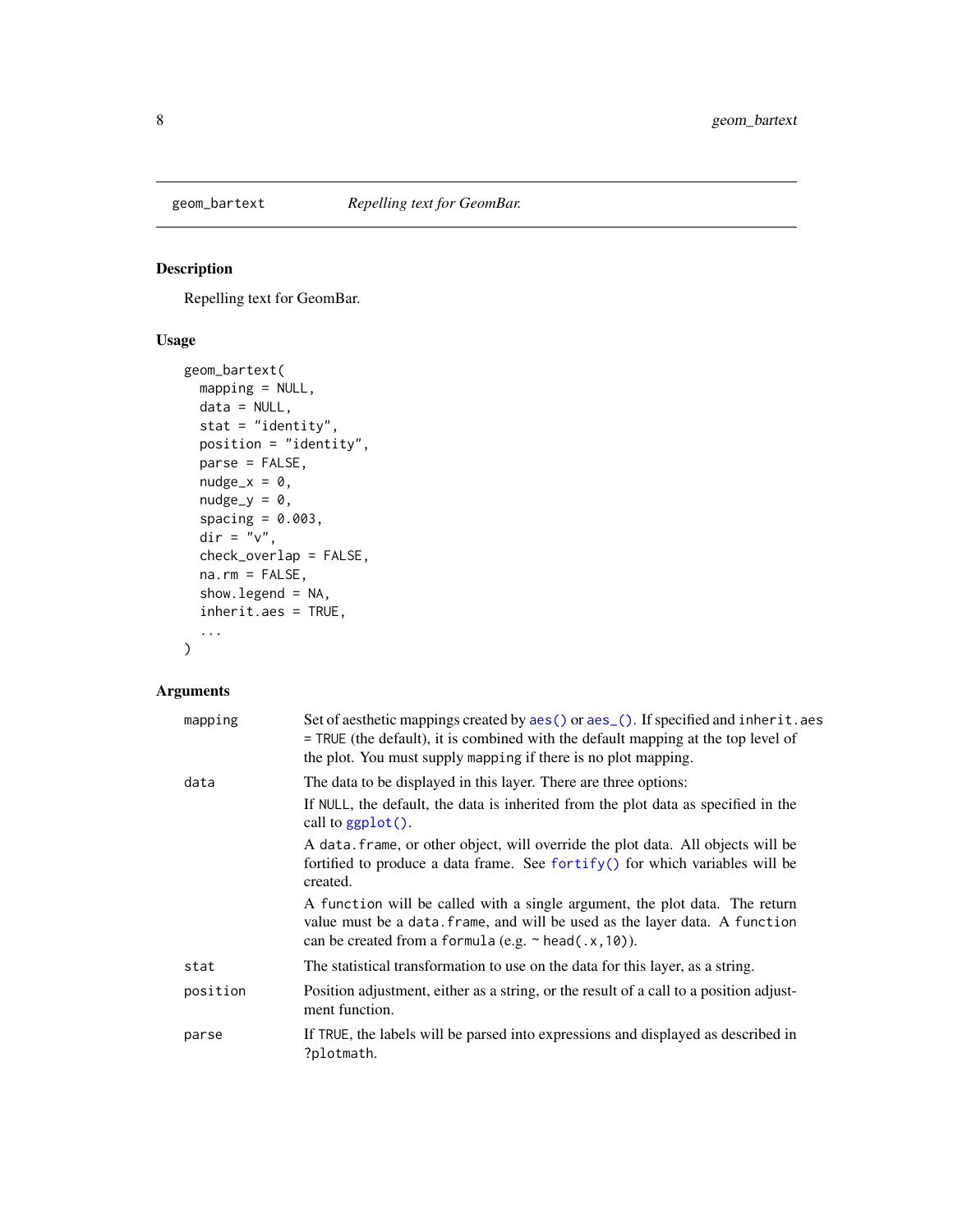<span id="page-8-0"></span>

| $nudge_x$     | Horizontal and vertical adjustment to nudge labels by. Useful for offsetting text<br>from points, particularly on discrete scales.                                                                                                                     |
|---------------|--------------------------------------------------------------------------------------------------------------------------------------------------------------------------------------------------------------------------------------------------------|
| $nudge_y$     | Horizontal and vertical adjustment to nudge labels by. Useful for offsetting text<br>from points, particularly on discrete scales.                                                                                                                     |
| spacing       | Defaults to 0.003. Minimum spacing between labels in NPC units.                                                                                                                                                                                        |
| dir           | Defaults to "v", i.e. vertical repel of overlapping groups of labels. Can alterna-<br>tively be set to "h" for horizontal repel.                                                                                                                       |
| check_overlap | If TRUE, text that overlaps previous text in the same layer will not be plotted.                                                                                                                                                                       |
| $na$ . $rm$   | If FALSE, the default, missing values are removed with a warning. If TRUE,<br>missing values are silently removed.                                                                                                                                     |
| show.legend   | logical. Should this layer be included in the legends? NA, the default, includes if<br>any aesthetics are mapped. FALSE never includes, and TRUE always includes. It<br>can also be a named logical vector to finely select the aesthetics to display. |
| inherit.aes   | If FALSE, overrides the default aesthetics, rather than combining with them.<br>This is most useful for helper functions that define both data and aesthetics and<br>shouldn't inherit behaviour from the default plot specification, e.g. borders().  |
|               | Other arguments passed on to layer (). These are often aesthetics, used to set<br>an aesthetic to a fixed value, like colour = "red" or size = 3. They may also<br>be parameters to the paired geom/stat.                                              |

#### Examples

```
df \leq data.frame(L = rep(LETTERS[1:2], each = 4),
                l = rep(leters[1:4], 2),val = c(96.5, 1, 2, 0.5, 48, 0.7, 0.3, 51))
ggplot(df, aes(x = L, y = val, fill = 1)) +geom\_bar(stat = "identity") +geom_bartext(aes(label = paste0(val, "%")), position = position_stack(vjust = 0.5)) +
  ggtitle("GeomBartext")
```
geom\_boxjitter *A hybrid boxplot.*

#### Description

Half boxplot, half scatterplot with customizable jitter.

```
geom_boxjitter(
 mapping = NULL,
 data = NULL,stat = "BoxJitter",
```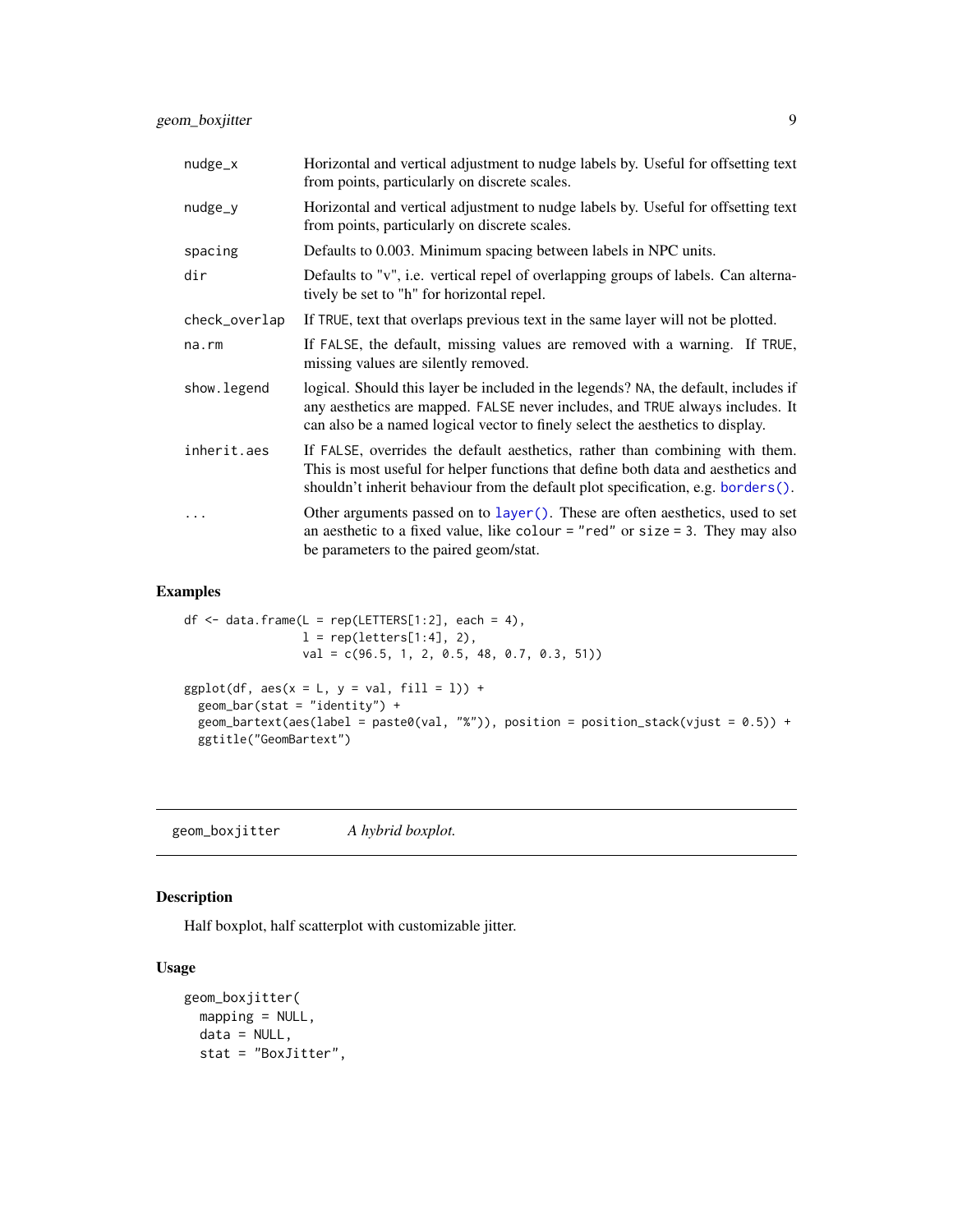```
position = "dodge",
...,
outlier.colour = NULL,
outlier.color = NULL,
outlier.fill = NULL,
outlier.shape = 19,
outlier.size = 1.5,
outlier.stroke = 0.5,
outlier.alpha = NULL,
outlier.intersect = FALSE,
jitter.colour = NULL,
jitter.color = NULL,
jitter.fill = NULL,
jitter.shape = 19,
jitter.size = 1.5,
jitter.stroke = 0.5,
jitter.alpha = NULL,
jitter.position = ggplot2::PositionJitter,
jitter.params = list(width = NULL, height = NULL),
boxplot.expand = FALSE,
notch = FALSE,
notchwidth = 0.5,
varwidth = FALSE,
errorbar.draw = FALSE,
errorbar.length = 0.5,
na.rm = FALSE,
show.legend = NA,
inherit.aes = TRUE
```
#### $\mathcal{L}$

| mapping  | Set of aesthetic mappings created by aes () or aes (). If specified and inherit. aes<br>= TRUE (the default), it is combined with the default mapping at the top level of<br>the plot. You must supply mapping if there is no plot mapping. |
|----------|---------------------------------------------------------------------------------------------------------------------------------------------------------------------------------------------------------------------------------------------|
| data     | The data to be displayed in this layer. There are three options:<br>If NULL, the default, the data is inherited from the plot data as specified in the<br>call to $ggplot()$ .                                                              |
|          | A data frame, or other object, will override the plot data. All objects will be<br>fortified to produce a data frame. See fortify() for which variables will be<br>created.                                                                 |
|          | A function will be called with a single argument, the plot data. The return<br>value must be a data. frame, and will be used as the layer data. A function<br>can be created from a formula (e.g. $\sim$ head(.x, 10)).                     |
| stat     | Use to override the default connection between geom_boxplot and stat_boxplot.                                                                                                                                                               |
| position | Position adjustment, either as a string, or the result of a call to a position adjust-<br>ment function.                                                                                                                                    |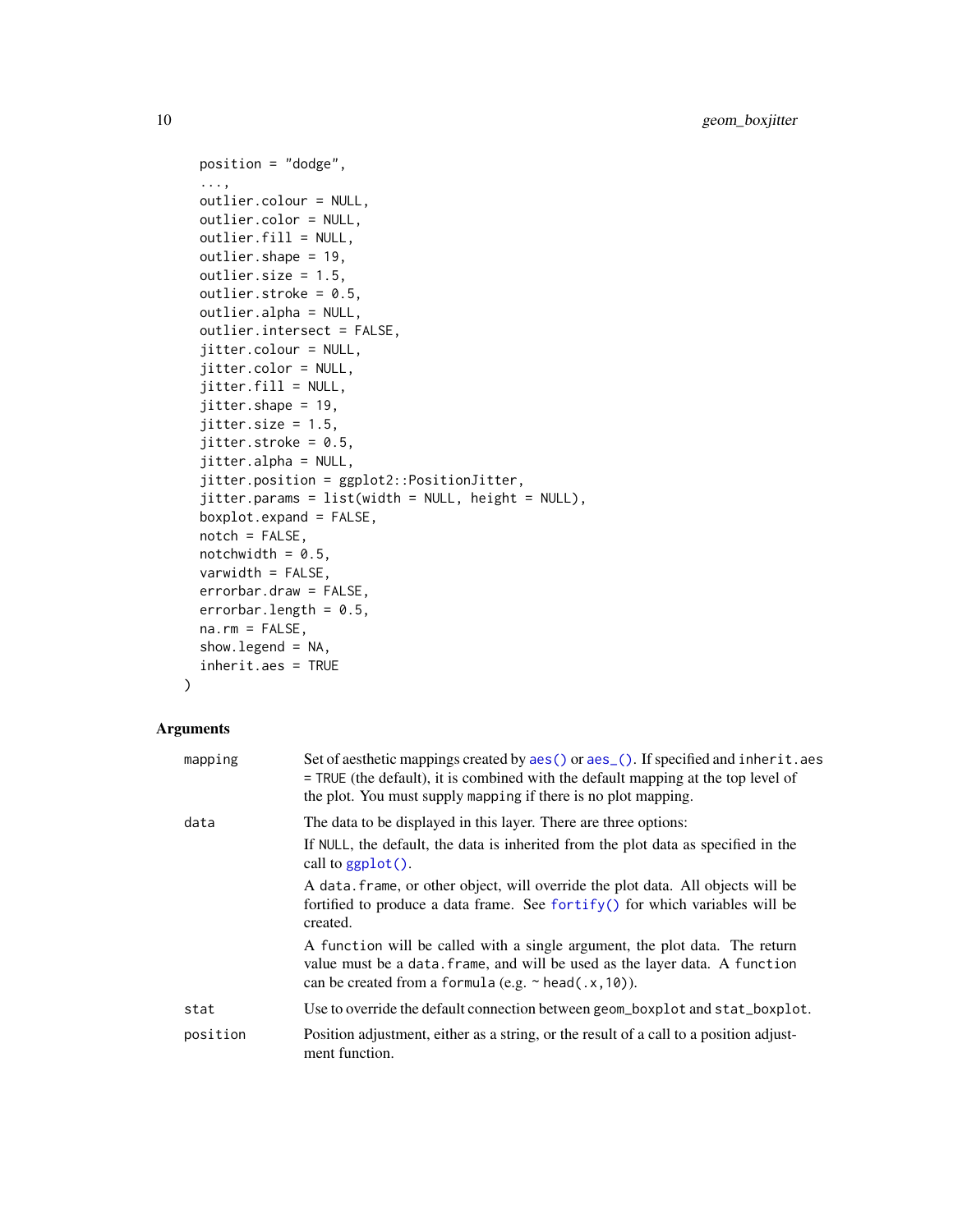- <span id="page-10-0"></span>... Other arguments passed on to [layer\(\)](#page-0-0). These are often aesthetics, used to set an aesthetic to a fixed value, like colour  $=$  "red" or size  $=$  3. They may also be parameters to the paired geom/stat.
- outlier.colour Default aesthetics for outliers. Set to NULL to inherit from the aesthetics used for the box.

In the unlikely event you specify both US and UK spellings of colour, the US spelling will take precedence.

Sometimes it can be useful to hide the outliers, for example when overlaying the raw data points on top of the boxplot. Hiding the outliers can be achieved by setting outlier. shape = NA. Importantly, this does not remove the outliers, it only hides them, so the range calculated for the y-axis will be the same with outliers shown and outliers hidden.

outlier.color Default aesthetics for outliers. Set to NULL to inherit from the aesthetics used for the box.

> In the unlikely event you specify both US and UK spellings of colour, the US spelling will take precedence.

> Sometimes it can be useful to hide the outliers, for example when overlaying the raw data points on top of the boxplot. Hiding the outliers can be achieved by setting outlier. shape = NA. Importantly, this does not remove the outliers, it only hides them, so the range calculated for the y-axis will be the same with outliers shown and outliers hidden.

outlier.fill Default aesthetics for outliers. Set to NULL to inherit from the aesthetics used for the box.

> In the unlikely event you specify both US and UK spellings of colour, the US spelling will take precedence.

> Sometimes it can be useful to hide the outliers, for example when overlaying the raw data points on top of the boxplot. Hiding the outliers can be achieved by setting outlier.shape = NA. Importantly, this does not remove the outliers, it only hides them, so the range calculated for the y-axis will be the same with outliers shown and outliers hidden.

outlier.shape Default aesthetics for outliers. Set to NULL to inherit from the aesthetics used for the box.

> In the unlikely event you specify both US and UK spellings of colour, the US spelling will take precedence.

> Sometimes it can be useful to hide the outliers, for example when overlaying the raw data points on top of the boxplot. Hiding the outliers can be achieved by setting outlier. shape = NA. Importantly, this does not remove the outliers, it only hides them, so the range calculated for the y-axis will be the same with outliers shown and outliers hidden.

outlier.size Default aesthetics for outliers. Set to NULL to inherit from the aesthetics used for the box.

> In the unlikely event you specify both US and UK spellings of colour, the US spelling will take precedence.

> Sometimes it can be useful to hide the outliers, for example when overlaying the raw data points on top of the boxplot. Hiding the outliers can be achieved by setting outlier. shape = NA. Importantly, this does not remove the outliers,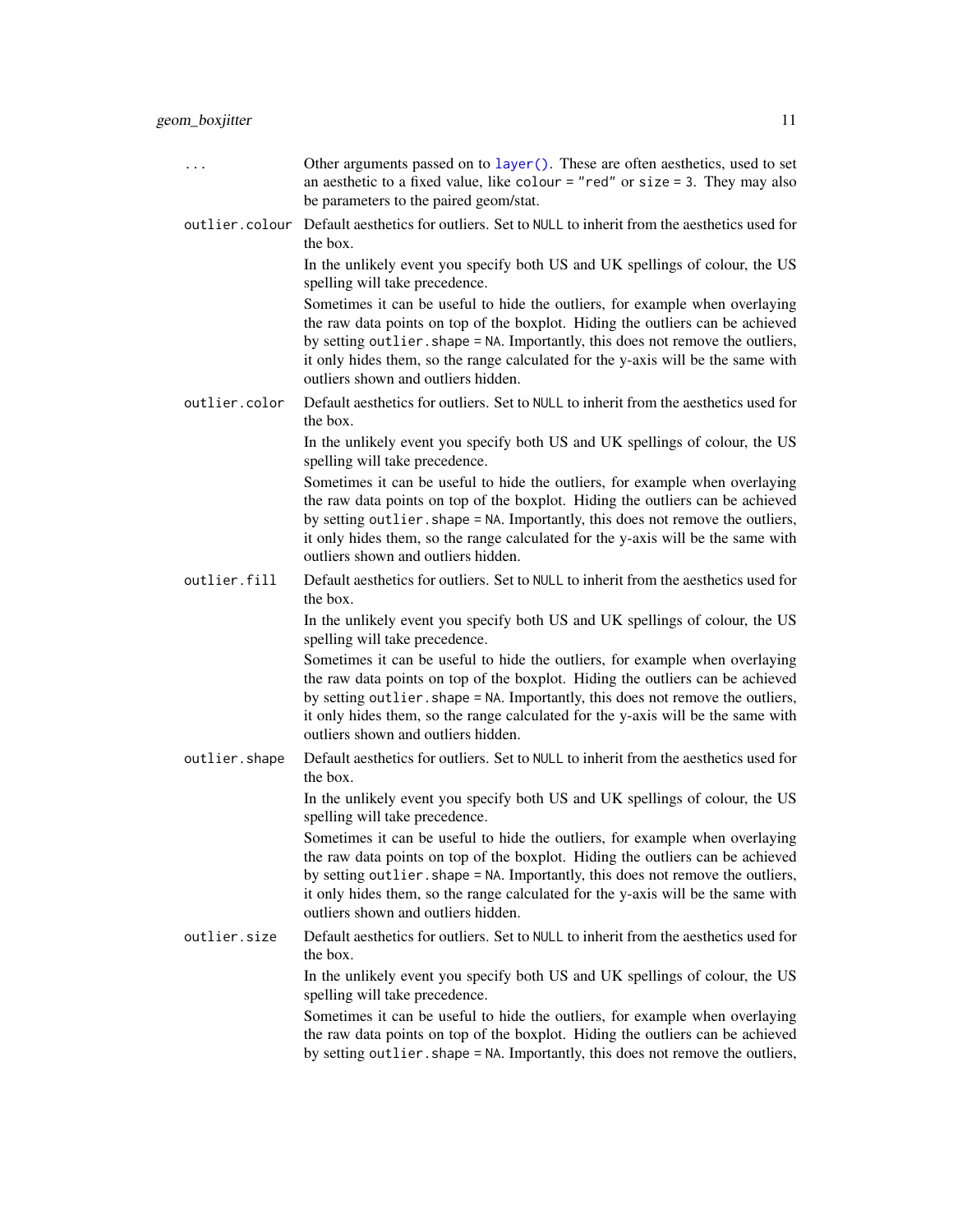it only hides them, so the range calculated for the y-axis will be the same with outliers shown and outliers hidden.

outlier.stroke Default aesthetics for outliers. Set to NULL to inherit from the aesthetics used for the box.

> In the unlikely event you specify both US and UK spellings of colour, the US spelling will take precedence.

> Sometimes it can be useful to hide the outliers, for example when overlaying the raw data points on top of the boxplot. Hiding the outliers can be achieved by setting outlier. shape = NA. Importantly, this does not remove the outliers, it only hides them, so the range calculated for the y-axis will be the same with outliers shown and outliers hidden.

outlier.alpha Default aesthetics for outliers. Set to NULL to inherit from the aesthetics used for the box.

> In the unlikely event you specify both US and UK spellings of colour, the US spelling will take precedence.

> Sometimes it can be useful to hide the outliers, for example when overlaying the raw data points on top of the boxplot. Hiding the outliers can be achieved by setting outlier.shape = NA. Importantly, this does not remove the outliers, it only hides them, so the range calculated for the y-axis will be the same with outliers shown and outliers hidden.

outlier.intersect

Defaults to 'FALSE'. If set to 'TRUE', outliers will be part of the jitter-plot (but keeping the given outlier graphical parameters) rather than plotted vertically above / below the whisker lines.

- jitter.colour, jitter.color, jitter.fill, jitter.shape, jitter.size, jitter.stroke, jitter.alpha Default aesthetics for jitter, set to 'NULL' to inherit from the aesthetics used for the box.
- jitter.position

```
Position object used for calculating jitter (defaults to 'ggplot2::PositionJitter').
```
- jitter.params Parameters passed to 'jitter.position' (for 'ggplot2::PositionJitter', this is 'width', 'height' and 'seed').
- boxplot.expand Defaults to 'FALSE'. If set to 'TRUE', the full boxplots will be plotted.
- notch If FALSE (default) make a standard box plot. If TRUE, make a notched box plot. Notches are used to compare groups; if the notches of two boxes do not overlap, this suggests that the medians are significantly different.
- notchwidth For a notched box plot, width of the notch relative to the body (defaults to  $notchwidth = 0.5$ ).
- varwidth If FALSE (default) make a standard box plot. If TRUE, boxes are drawn with widths proportional to the square-roots of the number of observations in the groups (possibly weighted, using the weight aesthetic).

errorbar.draw Draw horizontal whiskers at the top and bottom (the IQR). Defaults to 'FALSE'. errorbar.length

> Length of the horizontal whiskers (errorbar). Defaults to half the width of the half-boxplot, or half the width of the entire boxplot if 'boxplot.expand' is set to 'TRUE'.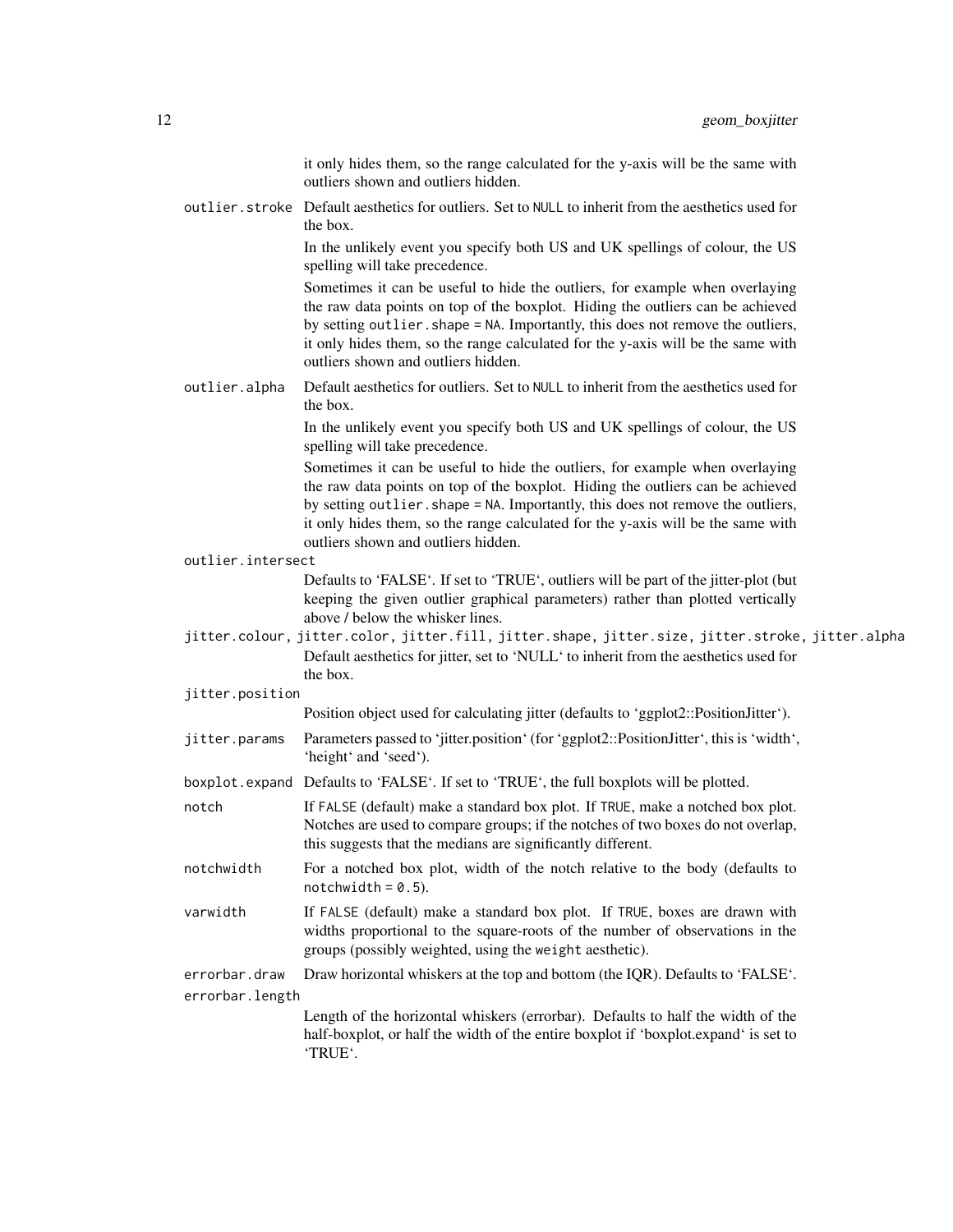#### <span id="page-12-0"></span>geom\_circle 13

| na.rm       | If FALSE, the default, missing values are removed with a warning. If TRUE,<br>missing values are silently removed.                                                                                                                                     |
|-------------|--------------------------------------------------------------------------------------------------------------------------------------------------------------------------------------------------------------------------------------------------------|
| show.legend | logical. Should this layer be included in the legends? NA, the default, includes if<br>any aesthetics are mapped. FALSE never includes, and TRUE always includes. It<br>can also be a named logical vector to finely select the aesthetics to display. |
| inherit.aes | If FALSE, overrides the default aesthetics, rather than combining with them.<br>This is most useful for helper functions that define both data and aesthetics and<br>shouldn't inherit behaviour from the default plot specification, e.g. borders().  |

#### Examples

```
set.seed(221)
df <- data.frame(score = rgamma(150, 4, 1),
                 gender = sample(c("M", "F"), 150, replace = TRUE),
                 genotype = factor(sample(1:3, 150, replace = TRUE)))
ggplot(df) + geom_boxjitter(aes(x = gender, y = score, fill = genotype),jitter.shape = 21, jitter.color = NA,
                            outlier.color = NA, errorbar.draw = TRUE) +
 scale_fill_manual(values = c("#CF3721", "#31A9B8", "#258039")) +
 theme_minimal()
```
geom\_circle *Circles with pre-defined radii.*

#### Description

Similar to '[geom\_point()]', but allows for full control of the size.

```
geom_circle(
 mapping = NULL,
  data = NULL,
  stat = "circle",
 position = "identity",
 n = 360,na.rm = FALSE,show.legend = NA,
  inherit.aes = TRUE,
  ...
\mathcal{L}stat_circle(
 mapping = NULL,
  data = NULL,geom = "circle",
```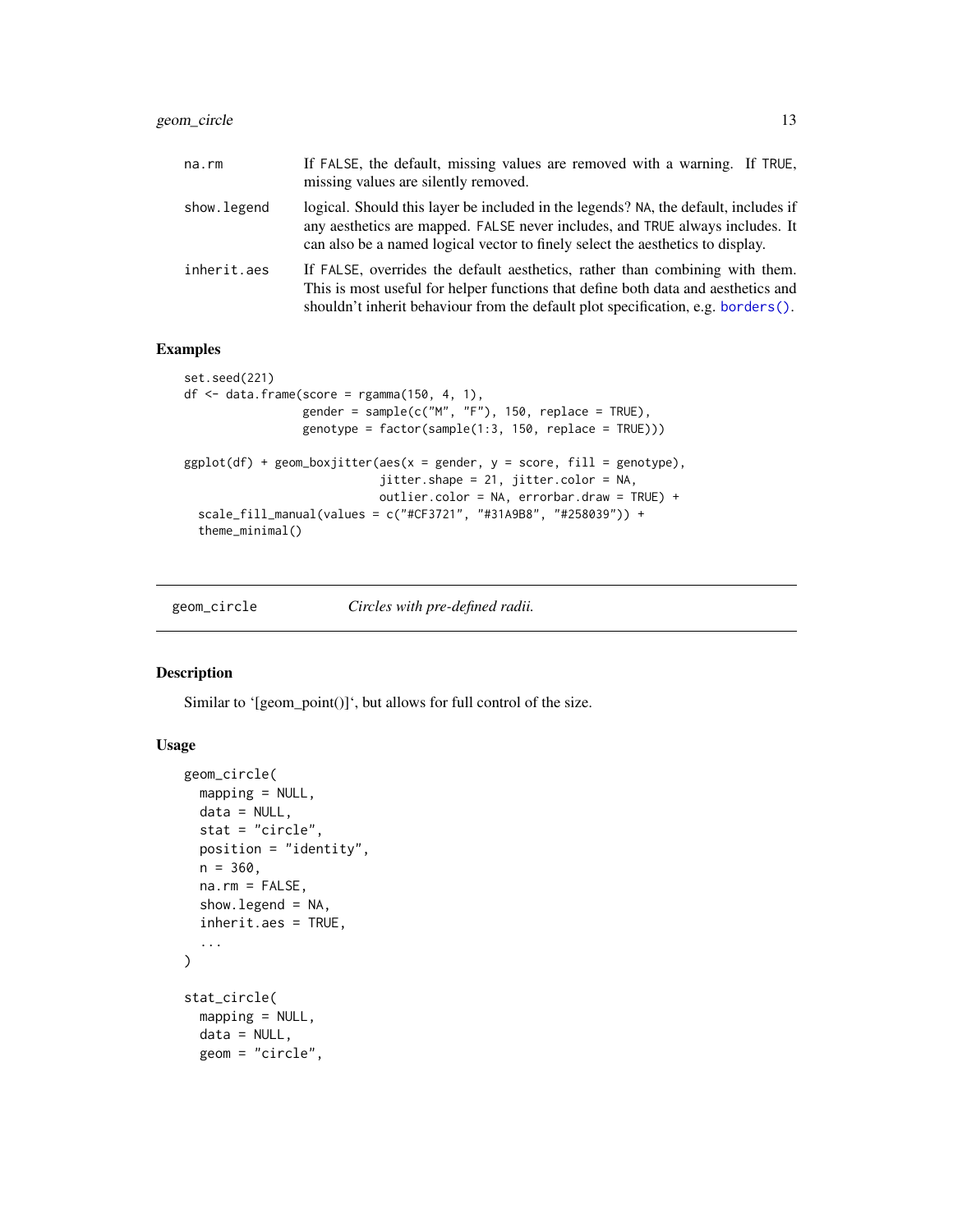```
position = "identity",
 n = 360,na.rm = FALSE,show.legend = NA,
 inherit.aes = TRUE,
  ...
\mathcal{L}
```
#### Arguments

| mapping     | Set of aesthetic mappings created by aes() or aes_(). If specified and inherit.aes<br>= TRUE (the default), it is combined with the default mapping at the top level of<br>the plot. You must supply mapping if there is no plot mapping.              |
|-------------|--------------------------------------------------------------------------------------------------------------------------------------------------------------------------------------------------------------------------------------------------------|
| data        | The data to be displayed in this layer. There are three options:                                                                                                                                                                                       |
|             | If NULL, the default, the data is inherited from the plot data as specified in the<br>call to ggplot().                                                                                                                                                |
|             | A data. frame, or other object, will override the plot data. All objects will be<br>fortified to produce a data frame. See fortify() for which variables will be<br>created.                                                                           |
|             | A function will be called with a single argument, the plot data. The return<br>value must be a data. frame, and will be used as the layer data. A function<br>can be created from a formula (e.g. $\sim$ head(.x, 10)).                                |
| stat        | The statistical transformation to use on the data for this layer, as a string.                                                                                                                                                                         |
| position    | Position adjustment, either as a string, or the result of a call to a position adjust-<br>ment function.                                                                                                                                               |
| n           | The number of points calculated for the circle polygon, defaults to 360.                                                                                                                                                                               |
| na.rm       | If FALSE, the default, missing values are removed with a warning. If TRUE,<br>missing values are silently removed.                                                                                                                                     |
| show.legend | logical. Should this layer be included in the legends? NA, the default, includes if<br>any aesthetics are mapped. FALSE never includes, and TRUE always includes. It<br>can also be a named logical vector to finely select the aesthetics to display. |
| inherit.aes | If FALSE, overrides the default aesthetics, rather than combining with them.<br>This is most useful for helper functions that define both data and aesthetics and<br>shouldn't inherit behaviour from the default plot specification, e.g. borders().  |
|             | Other arguments passed on to layer (). These are often aesthetics, used to set<br>an aesthetic to a fixed value, like colour = "red" or size = 3. They may also<br>be parameters to the paired geom/stat.                                              |
| geom        | The geometric object to use display the data                                                                                                                                                                                                           |

#### Aesthetics

geom\_circle understands the following aesthetics (required aesthetics are in bold):

- \*\*x\*\* - x-coordinate of center - \*\*y\*\* - y-coordinate of center - \*\*r\*\* - radius - color - fill linetype - alpha

<span id="page-13-0"></span>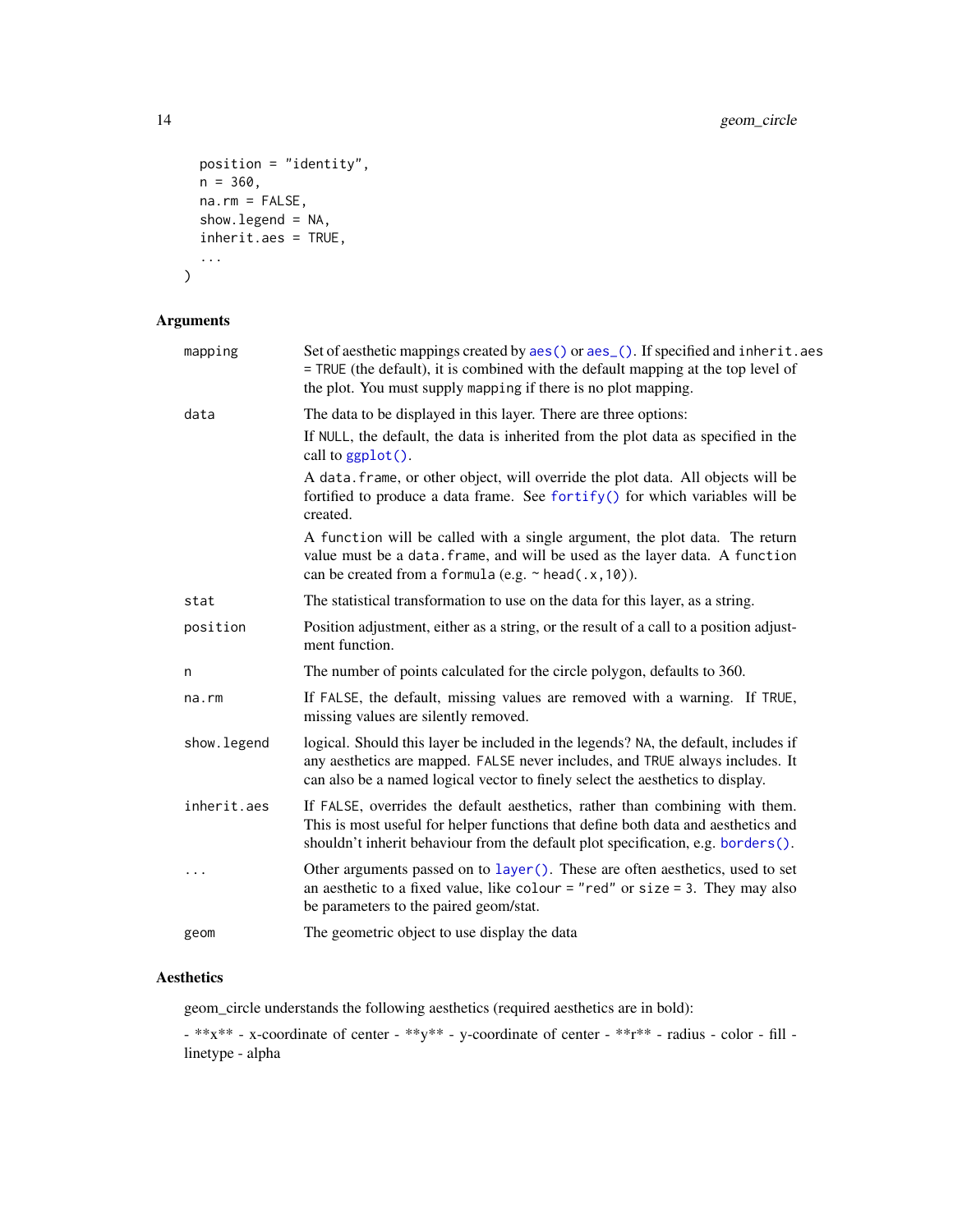#### <span id="page-14-0"></span>geom\_parliament 15

#### Examples

```
set.seed(22189)
df <- data.frame(x = sample(1:10, 3), y = sample(1:10, 3),
                 r = sample(3:4, 3, replace = TRUE))ggplot(df) + geom\_circle(aes(x = x, y = y, r = r, fill = gl(3, 1))) +coord_fixed()
```
geom\_parliament *Create a Parliament Diagram*

#### Description

Draws a parliament diagram based on parties' member counts, where each point in the arc represents a single member of parliament. Parties are plotted right-to-left.

```
geom_parliament(
 mapping = NULL,
  data = NULL,stat = "parliament",
 position = "identity",
 r0 = 1.5,
  r1 = 3,
 n = 360,na.rm = FALSE,show.legend = NA,
  inherit.aes = TRUE,
  ...
)
stat_parliament(
 mapping = NULL,
  data = NULL,geom = "parliament",
 position = "identity",
  r0 = 1.5,
  r1 = 3,
  n = 360.
  na.rm = FALSE,
  show.legend = NA,
  inherit.aes = TRUE,
  ...
\mathcal{L}
```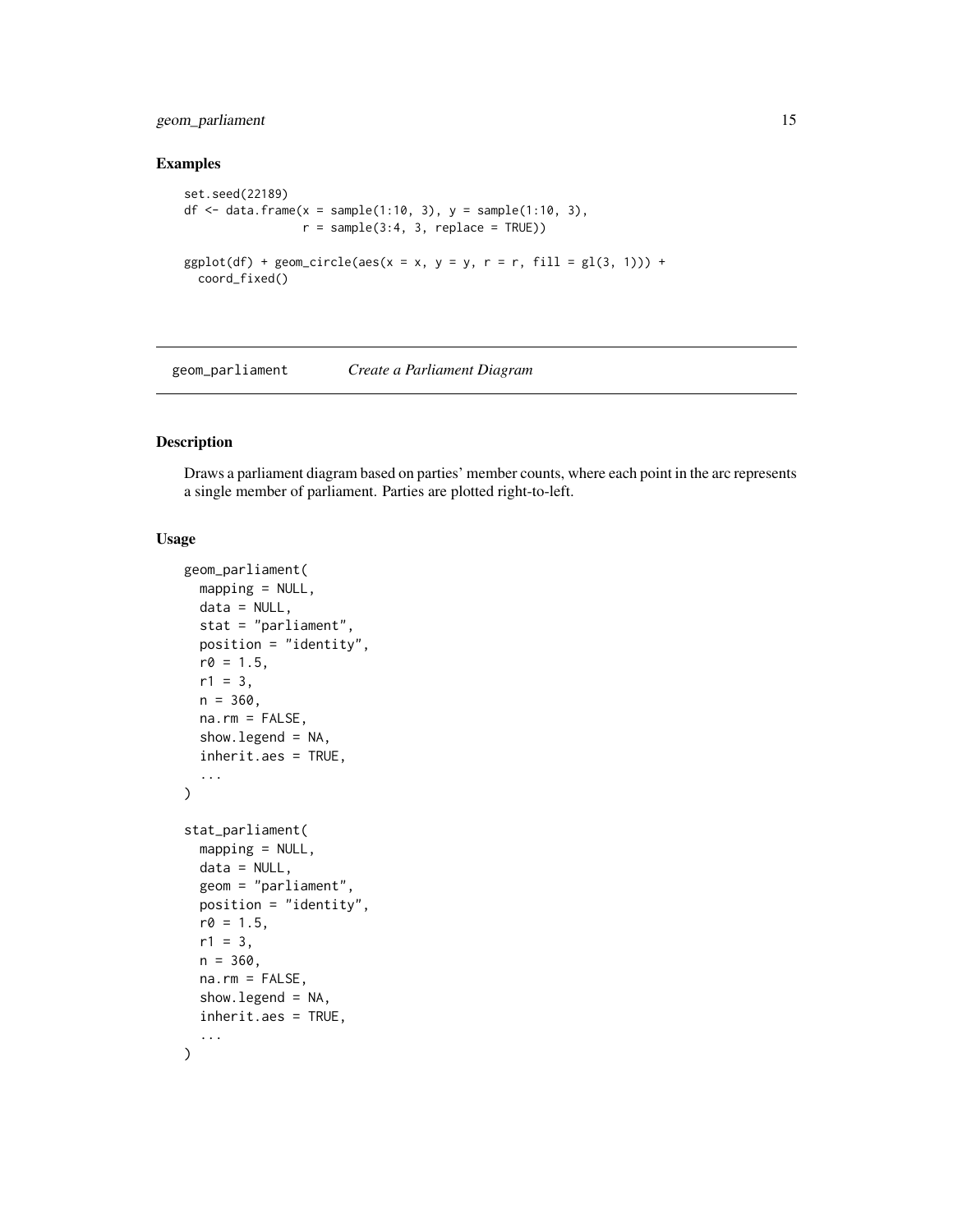#### <span id="page-15-0"></span>Arguments

| mapping     | Set of aesthetic mappings created by aes() or aes_(). If specified and inherit.aes<br>= TRUE (the default), it is combined with the default mapping at the top level of<br>the plot. You must supply mapping if there is no plot mapping.              |
|-------------|--------------------------------------------------------------------------------------------------------------------------------------------------------------------------------------------------------------------------------------------------------|
| data        | The data to be displayed in this layer. There are three options:                                                                                                                                                                                       |
|             | If NULL, the default, the data is inherited from the plot data as specified in the<br>call to ggplot().                                                                                                                                                |
|             | A data. frame, or other object, will override the plot data. All objects will be<br>fortified to produce a data frame. See fortify() for which variables will be<br>created.                                                                           |
|             | A function will be called with a single argument, the plot data. The return<br>value must be a data. frame, and will be used as the layer data. A function<br>can be created from a formula (e.g. $\sim$ head(.x, 10)).                                |
| stat        | The statistical transformation to use on the data for this layer, as a string.                                                                                                                                                                         |
| position    | Position adjustment, either as a string, or the result of a call to a position adjust-<br>ment function.                                                                                                                                               |
| r0          | Inner radius, defaults to 1.5.                                                                                                                                                                                                                         |
| r1          | Outer radius, defaults to 3.                                                                                                                                                                                                                           |
| n           | Number of passed to 'StatCircle', defaults to 360.                                                                                                                                                                                                     |
| $na$ . $rm$ | If FALSE, the default, missing values are removed with a warning. If TRUE,<br>missing values are silently removed.                                                                                                                                     |
| show.legend | logical. Should this layer be included in the legends? NA, the default, includes if<br>any aesthetics are mapped. FALSE never includes, and TRUE always includes. It<br>can also be a named logical vector to finely select the aesthetics to display. |
| inherit.aes | If FALSE, overrides the default aesthetics, rather than combining with them.<br>This is most useful for helper functions that define both data and aesthetics and<br>shouldn't inherit behaviour from the default plot specification, e.g. borders().  |
| $\cdots$    | Other arguments passed on to layer (). These are often aesthetics, used to set<br>an aesthetic to a fixed value, like colour = "red" or size = 3. They may also<br>be parameters to the paired geom/stat.                                              |
| geom        | The geometric object to use display the data                                                                                                                                                                                                           |
|             |                                                                                                                                                                                                                                                        |

#### Aesthetics

geom\_parliament understands the following aesthetics (required aesthetics are in bold): - \*\*seats\*\* - number of seats of the parties - fill - color - linetype - alpha

#### Computed variables

x,y coordinates of individual MPs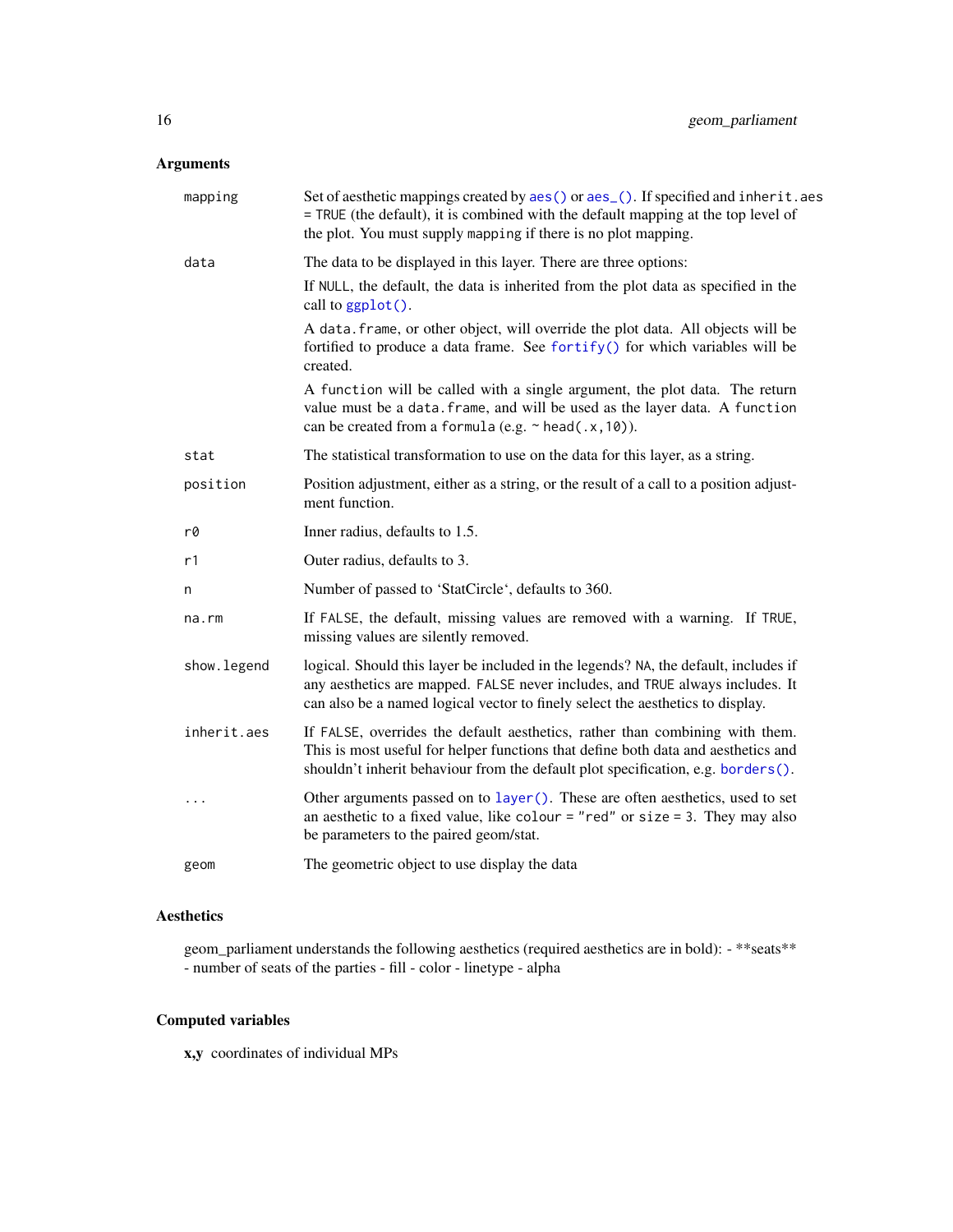#### <span id="page-16-0"></span>geom\_tshighlight 17

#### Examples

```
bt <- data.frame(
  parties = factor(c("CDU", "CSU", "AfD", "FDP", "SPD",
                     "Linke", "Gruene", "Fraktionslos"),
                   levels = c("CDU", "CSU", "AFD", "FDP", "SPD","Linke", "Gruene", "Fraktionslos")),
  seats = c(200, 46, 92, 80, 153, 69, 67, 2),
  colors = c("black", "blue", "lightblue", "yellow",
              "red","purple", "green", "grey"),
  stringsAsFactors = FALSE)
ggplot(bt) +
  geom_parliament(aes(seats = seats, fill = parties), color = "black") +
  scale_fill_manual(values = bt$colors, labels = bt$parties) +
  coord_fixed() +
  theme_void()
```
geom\_tshighlight *Timeseries highlighting*

#### Description

This is a version of [ggplot2::geom\_rect()] that defaults to spanning the entirety of the y-axis.

#### Usage

```
geom_tshighlight(
  mapping = NULL,
  data = NULL,
  stat = "identity",
  position = "identity",
  ...,
 na.rm = FALSE,
  show.legend = NA,
  inherit.aes = TRUE
\lambda
```

| mapping | Set of aesthetic mappings created by aes () or aes (). If specified and inherit. aes<br>$=$ TRUE (the default), it is combined with the default mapping at the top level of<br>the plot. You must supply mapping if there is no plot mapping. |
|---------|-----------------------------------------------------------------------------------------------------------------------------------------------------------------------------------------------------------------------------------------------|
| data    | The data to be displayed in this layer. There are three options:<br>If NULL, the default, the data is inherited from the plot data as specified in the<br>call to $ggplot()$ .                                                                |
|         | A data frame, or other object, will override the plot data. All objects will be<br>fortified to produce a data frame. See fortify() for which variables will be<br>created.                                                                   |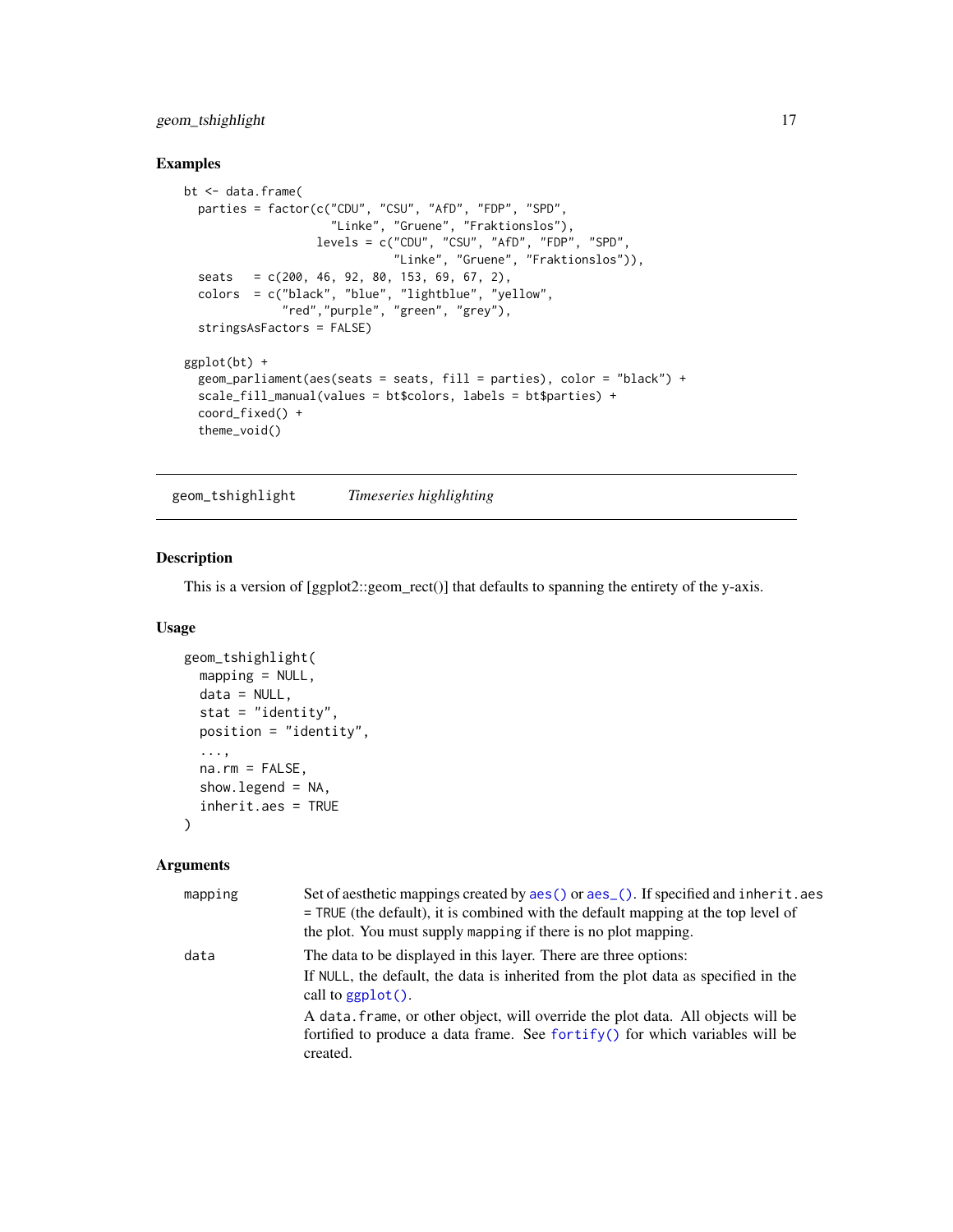<span id="page-17-0"></span>

|             | A function will be called with a single argument, the plot data. The return<br>value must be a data. frame, and will be used as the layer data. A function<br>can be created from a formula (e.g. $\sim$ head(.x, 10)).                                |
|-------------|--------------------------------------------------------------------------------------------------------------------------------------------------------------------------------------------------------------------------------------------------------|
| stat        | The statistical transformation to use on the data for this layer, as a string.                                                                                                                                                                         |
| position    | Position adjustment, either as a string, or the result of a call to a position adjust-<br>ment function.                                                                                                                                               |
|             | Other arguments passed on to layer(). These are often aesthetics, used to set<br>an aesthetic to a fixed value, like colour = "red" or size = 3. They may also<br>be parameters to the paired geom/stat.                                               |
| na.rm       | If FALSE, the default, missing values are removed with a warning. If TRUE,<br>missing values are silently removed.                                                                                                                                     |
| show.legend | logical. Should this layer be included in the legends? NA, the default, includes if<br>any aesthetics are mapped. FALSE never includes, and TRUE always includes. It<br>can also be a named logical vector to finely select the aesthetics to display. |
| inherit.aes | If FALSE, overrides the default aesthetics, rather than combining with them.<br>This is most useful for helper functions that define both data and aesthetics and<br>shouldn't inherit behaviour from the default plot specification, e.g. borders().  |

#### Aesthetics

geom\_tshighlight understands the following aesthetics (required aesthetics are in bold): - \*\*xmin\*\* - \*\*xmax\*\* - fill - color

#### Examples

```
ggplot(economics, aes(x = date, y = unempty)) +geom_line() +
  geom_tshighlight(aes(xmin = as.Date("01/01/1990", format = "%d/%m/%Y"),
                       xmax = as.Date("01/01/2000", format = "%d/%m/%Y")),
                  alpha = 0.01)
```